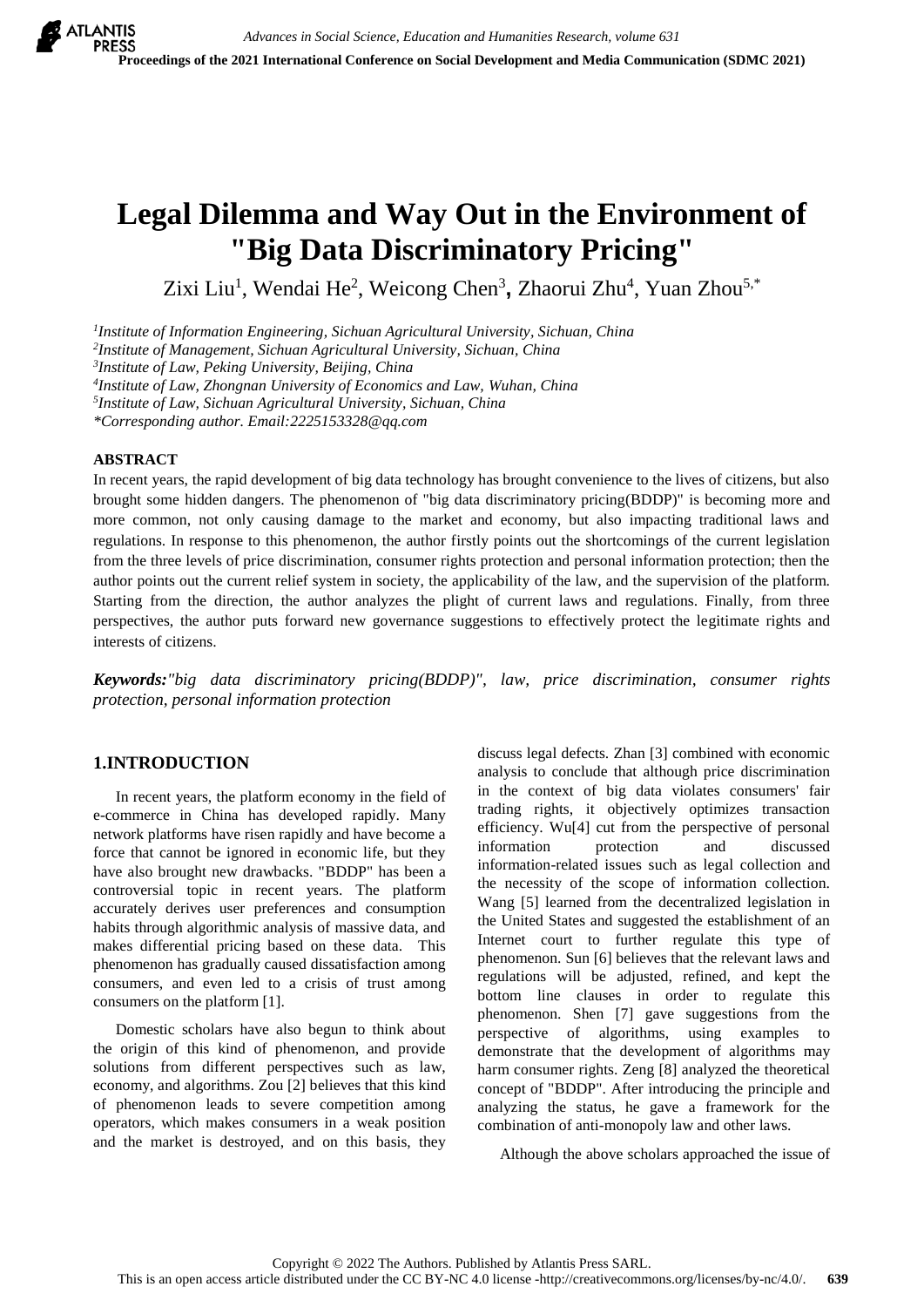differential pricing in the context of big data from different directions, they also gave pertinent suggestions, but "BDDP" is a complex phenomenon that involves many social aspects. From a certain perspective, scholars cannot solve the whole phenomenon well. In response to this problem, this article explores the root causes of the phenomenon of "BDDP" from a different perspective. The author proposes a reasonable governance path based on the actual situation, hoping to effectively promote the improvement of social ills.

# **2.THE DEVELOPMENT OF "BDDP"**

In recent years, this problem has continued to ferment at home and abroad. Starting in March 2018, someone booked a hotel on a travel website at a price of between 380 and 400 yuan, but a friend who did not often book a hotel found a room price of 300 yuan. This kind of phenomenon also occurs on the Didi platform. Through comparative experiments, it is found that using the same application software to call a taxi costs more than those who rarely take taxis. This kind of phenomenon is becoming more and more common in foreign countries. In 2000, Amazon users found that the price of DVD was lower than before after removing the cookie; in 2012, the Wall Street Journal reported that the Stamples website would charge different fees based on the residence of registered users. In 2018, many foreign media claimed that Facebook admitted that Cambridge Analytica, a data analysis company, illegally obtained 50 million Facebook user information and helped Trump win the 2016 U.S presidential election. Therefore, the advent of the information age has gradually increased the frequency of "BDDP", and it has also brought major challenges to the protection of citizens' rights.

# **3.INSUFFICIENCY OF CURRENT LEGISLATION**

The author believes that the reason for the phenomenon of "BDDP" is caused by the conflict of laws from different angles, which can be divided into three angles: price discrimination, consumer rights protection and personal information protection.

The "Anti-Monopoly Law" makes the following provisions on price discrimination. It refers to the behavior of a business operator with a dominant market position in the transaction price of the transaction counterparty with the same conditions without a legitimate reason. However, in general, there is no clear explanation for what is "same conditions", what is "differential treatment in price", and what is "justified reason". In practice, the ambiguity of this kind of regulation has brought a lot obstacle to the determination of price discrimination.

Regarding the provisions on the differential pricing of business operators, Article 22 of China ' s "Consumer Rights Protection Law" imposes an obligation to "mark prices" for business operators, and Article 55, paragraph 1, stipulates that Punitive compensation measures for fraudulent acts. Some people believe that the successful implementation of the "BDDP" behavior is that the platform takes advantage of the information asymmetry between it and consumers to adopt differential pricing. This behavior also damages consumers' right to know, but from the point of view of the provisions, the consumer's right to know does not include the right to understand the operator's pricing strategy. Therefore, if the " BDDP " behavior is regulated from the perspective of consumer protection, only some principled regulations can be applied. However, since the law does not provide for a clear form of liability, in practice, it is difficult for consumers to obtain compensation from the operators for damages. China's relevant legislation on users ' personal information is relatively sound. Article 111 of the General Principles of the Civil Law swearly stipulates the personal information protection system for natural persons. Both the Consumer Rights Protection Law and the Cyber Security Law stipulate consumer personal information. However, these laws and regulations involve the boundary problem of the use of personal data and personal information under different incidents. The personal information is also different under different events. Since the algorithm is not an object in the real state, the algorithm mechanism is only a series of codes in the final analysis. In the case of "BDDP", users cannot accurately enumerate the degree of infringement by operators on citizens' personal information.

# **4.THE LEGAL DILEMMA OF "BDDP"**

# *4.1.The current law is not applicable*

After sorting out the current laws and regulations in China, we can draw the conclusion: Although many laws and regulations in China make relevant provisions, these provisions are all produced under the traditional market regulation system and cannot reflect the development and differences of big data in the Internet era. Because of the characteristics of pricing, it is also difficult to directly quote these provisions to restrict "BDDP". The behavior of "BDDP" originated in the Internet era, and its harm is manifested in the fact that e-commerce platform operators rely on their absolute superiority in information control to differentiate prices for consumers, which damages consumers' right to fair transactions. When users suffer from such phenomena and damage their rights and interests, the "Price Law", "Consumer Protection Law" and other laws and regulations lack applicability and are difficult to play a substantive role.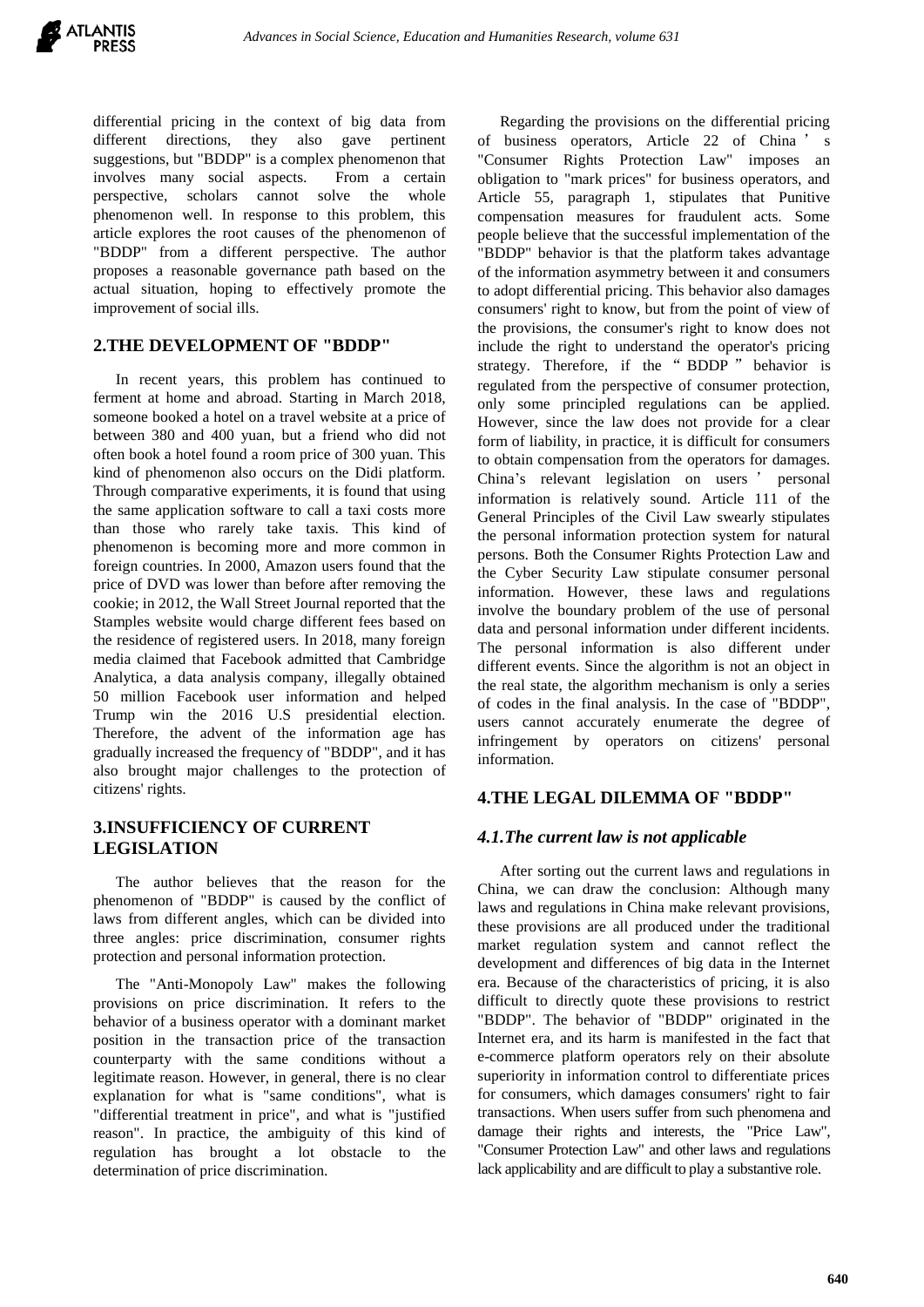## *4.2.Insufficient supervision of platforms by law*

At present, research on the supervision of platform "price algorithm" in various countries in the world is still in its infancy, and there is no clear conclusion on the possible impact of platform "price algorithm" and the regulatory countermeasures that should be adopted. As far as China is concerned, the current level of supervision of platforms by administrative agencies is relatively low, the law does not specify a specific supervisory body, and the supervisory model is relatively backward. E-commerce platform behavior also lacks a dedicated supervisory body. For example, when ordering a hotel, if there is a phenomenon of "BDDP", the behavior may touch the supervision responsibilities of the tourism management department, the Ministry of Industry and Information Technology, the Cyberspace Administration of China and other related departments, and the overlap of supervision responsibilities between different agencies is inevitable. There are many cases of mutual evasion of supervisory responsibilities among institutions, resulting in a great reduction in supervisory efficiency.

# **5.5 GOVERNANCE PATHS FROM DIFFERENT PERSPECTIVES**

## *5.1.Expand the scope of consumers' right to know*

The current laws and regulations lack clear provisions on whether the "BDDP" behavior is illegal. The current laws and regulations also have certain lagging and weak applicability problems. Platform operators can accurately analyze consumers through the collected personal information and data of consumers. With the powerful ability to change prices, the platform can even adjust commodity prices in real time and make differential pricing for different consumers. This situation conforms to the literal meaning of "clearly marked price" in form, but actually violates the "clearly marked price" requirement. The author suggests that the scope of consumers' right to know should be broadened, and platform operators should be required to inform consumers of their collection and analysis of user personal information and pricing models in a reasonable manner. After clarifying the consumer's right to know the platform's such pricing methods, the platform constitutes price fraud if the platform should inform but not the consumer. Consumers can request damages from the platform on this basis to further protect the right to know.

#### *5.2.Improve current laws and regulations*

First of all, in view of the inadequacy of relevant provisions on price discrimination in the law, the author believes that it should be clear that such behaviors by

operators of differential pricing of consumers are price discrimination. Secondly, there is a conflict between the "Anti-Monopoly Law" and the "Price Law" on the connotation of price discrimination. The author believes that the specific connotation of price discrimination should be clarified, and the provisions between the two laws should be coordinated to maintain the elements of price discrimination. Finally, China's "E-commerce Law", although it covers a wide range of content, lacks reference in the formulation process, there are many provisions that do not have strong operability. The author proposes to add provisions prohibiting "BDDP" behavior in relevant legal provisions or judicial interpretations in the future.

#### *5.3.Increasing the supervision of the platform*

Regulatory authorities should strengthen the supervision of platform big data behaviors, use technical means to monitor and warn the platform's big data behaviors, and use big data technology to counteract "BDDP" behavior when necessary, and use big data technology to sort out Merchant's transaction information, screen out suspicious transaction information and severely punish "BDDP" behavior. When appropriate, external sanctions and restraint mechanisms can be introduced to improve the efficiency and intensity of law enforcement. Only in this way can an honest, fair, and transparent trading environment be established, and big data can be prevented from becoming a platform for profit-making tools, and consumers can be hunted by advanced technologies. At the same time, the author suggest that we can learn from the experience of the European Union and set up special data protection officers in e-commerce platform companies to monitor their data processing behavior in real time. The European Union provides for the establishment of data protection officers in companies that handle personal information on a large scale to facilitate real-time evaluation of companies' handling of personal information and data, and timely adjustment of management and technical measures and data protection strategies based on possible risks. The data protection officer should serve as a relatively independent supervisory agency within the platform company. The staff should be individuals who have extensive professional knowledge and have no interest in the platform company. They can be appointed by a third-party organization and are responsible to the supervisory department at the same time.

#### **6.CONCLUSION**

China's current research on the "BDDP" behavior of e-commerce platform operators is insufficient, and there is also a lack of specific regulations in relevant legislation. This article defines the behavior of "BDDP" on the basis of scholars' research, and clarifies that